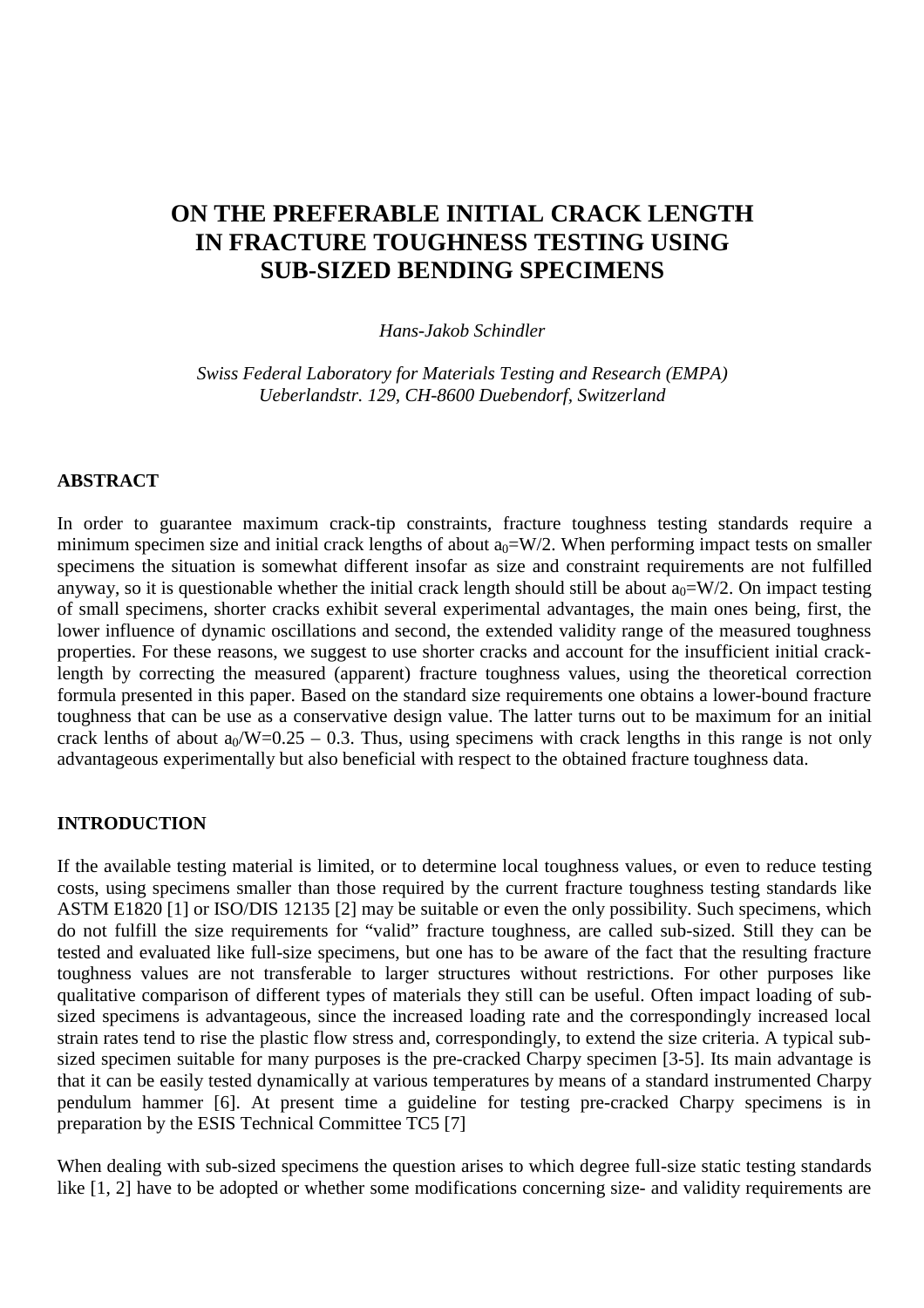justified. The size requirements ensure that the constraints at the crack-tip are essentially "plane strain", which is necessary to enable the evaluated fracture toughness values to be used in failure assessment of larger components. For the same reason, these standards include requirements concerning crack length, since the latter is known to affect the in-plane constraints. For example, edge cracked bending and CT- specimens reach the maximum in-plane constraints at crack-depths-to-width ratio of about  $a_0/W=0.5$ . However, when dealing with sub-sized specimens, further aspects have to be taken into account as well. Introducing a fatigue crack of about  $a_0/W=0.5$  into a sub-sized specimen leaves only a very small ligament of testing material, which may be regarded – if the crack is too deep – as a waste of the limited testing material, since the material in the rear of a too deep crack is not loaded, but serves only to impose constraints. In sub-sized specimens the size requirements are not fulfilled anyway, which means that the out-of-plane constraints are not sufficient to provide perfect plane strain conditions, so the question is justified whether or not it is reasonable to strive for maximum in-plane constraints. As discussed in [8] and below, shorter initial cracks exhibit several advantageous features concerning accuracy of test evaluation, range of validity and transferability, particularly in dynamic testing. Thus, the choice of the most favourable initial crack length is a matter of optimising several effects and depends on the purpose of testing. For example, the specimens exposed to irradiation within the Swiss surveillance program of nuclear power-plants contain fatigue cracks of only about  $a_0/W = 0.3$  [9, 10]. An experimental investigation [11] did not exhibit a significant effect of the initial crack-length in the range  $0.3 \langle a_0/W \langle 0.5 \rangle$  on the J-R-curve beyond the limit of valid J.

In the present paper, the question of the most advantageous length of the pre-crack in a sub-sized bending specimen is dealt with regarding mainly the validity and transferability of the evaluated fracture toughness values. The analysis is based on the simplified theory to account for constraints as suggested by the author in [12]. It enables experimental data that are determined on specimens with relatively short pre-cracks to be corrected theoretically for maximum constraints. Therewith in principle specimens with any crack-lengths can be used. From additional conditions concerning validity and transferability the optimum initial cracklength is determined.

## **VALIDITY OF FRACTURE TOUGHNESS FROM SUB-SIZED BENDING SPECIMENS**

Sub-sized 3PB specimens (Fig. 1) can be evaluated in the same way as full sized specimens [4, 5]. If the fracture behaviour is completely ductile, then fracture toughness is characterised by a near initiation J-value denoted by  $J_{0.2B1}$  (using the terminology of [2]); if an unstable cleavage fracture takes place, the characteristic fracture toughness parameter is denoted by  $J_u$ (using the terminology of [2]). According to [1] these properties are "valid", (i.e. transferable to an analysis of cracks in a larger structural part) if the specimen size meets the criteria

$$
J_{0.2Bl} \le \sigma_f b_0 / 25 \qquad \text{and} \qquad J_{0.2Bl} \le \sigma_f B / 25 \tag{1a}
$$

$$
J_u \le \sigma_f b_0 / 200 \qquad \text{and} \quad J_u \le \sigma_f B / 200 \tag{1b}
$$

where  $\sigma_f = (R_p + R_m)/2$  represents the flow stress, with  $R_p$  and  $R_m$  denoting the yield stress (e.g.  $R_{p0.2}$ ) and the ultimate tensile strength, respectively.



**Fig. 1:** *Mechanical system of an impact test in three-point-bending (3PB)*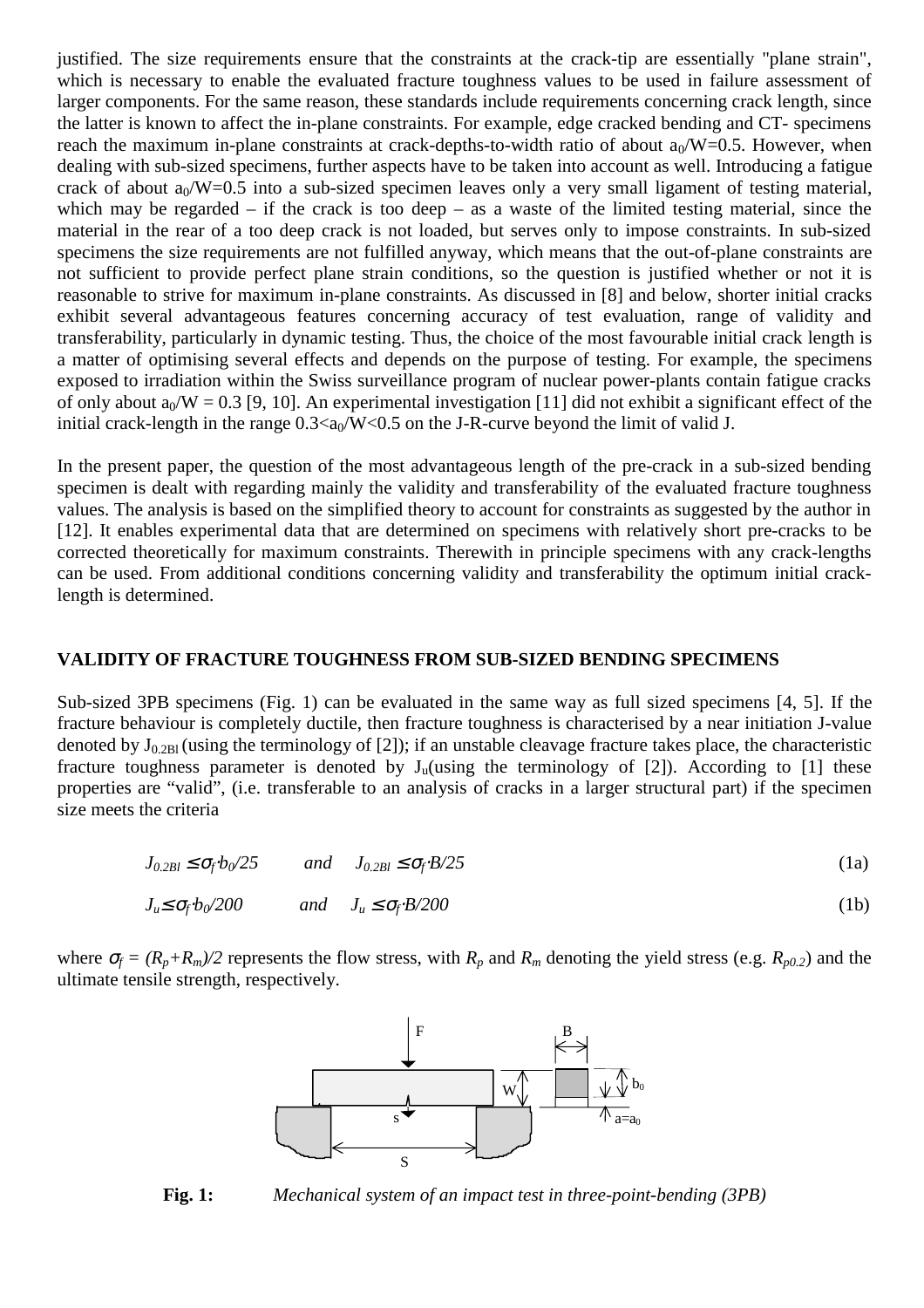If these requirements are violated, then the measured fracture toughness value is called to be "not valid", and the specimen "sub-sized". Nevertheless, testing a sub-sized specimen can be useful. During the loading process of the specimens J-values that fulfil the criteria have been past without crack instability or substantial extension, so it is obvious that the highest J-value that fulfils criteria (1a) or (1b) (denoted in the following by  $J_{0.2BILB}$  and  $J_{uLB}$ , respectively) represents a lower bound of the corresponding fracture toughness, i.e.

$$
J_{0.2B1, LB} = Min(\sigma_f b_0/25, \sigma_f B/25) \qquad \text{(for } b_0 < 0.8W \text{)}^1 \tag{2a}
$$

$$
J_{u, LB} = Min(\sigma_f b_0/200 \,, \, \sigma_f B/200) \qquad \qquad (for \, b_0 < 0.8W)^{\,1} \tag{2b}
$$

For PCC-specimens  $b_0 < B$ , so  $b_0$  determines the lower bound according to (2a) or (2b). Accordingly, the lower bound fracture toughness is increased if  $b_0=W-a_0$  is increased, i.e. if the initial crack length  $a_0$  is decreased (for  $b_0 < 0.8W$ ). Further experimental advantages of short cracks<sup>1</sup> are discussed in the next section.

## **ADVANTAGES OF SHORT CRACKS**

#### *Range of Validity*

As shown above, the range of validity of the evaluated fracture toughness values in terms of J is extended according to (1). According to (2) the lower bound fracture toughness values is increased, which is beneficial in any case. Furthermore, the range of validity of R-curves evaluated from such tests is increased, since according to [2] the fracture process can be regarded as sufficiently J-controlled for  $\Delta a < b_0/10$ .

#### *Maximum Force*

When testing small specimens, the maximum force reaches in general the plastic limit load, which is given by

$$
F_{\text{max}} = \frac{c_1 \cdot \sigma_f \cdot B \cdot b_0^2}{S} \tag{3}
$$

where  $c_1$  denotes the plastic constraint factor in bending, which is close to 1. Thus  $F_{\text{max}}$  is increasing with increasing  $b_0$ , which makes the force measurement more accurate. Particularly this is true in impact testing, where the force signal is disturbed by superimposed inertial oscillation. The latter are proportional to the impact rate and the properties of the specimen, but not dependent on  $a_0$ .

#### *Elastic Energy Release Rate*

The elastic component of J, J<sub>el</sub>, represents the energy release rate. For an edge crack under bending and  $a_0$ >W/3, it can be calculated approximately as

$$
J_{el} = \frac{K_I^2 (F = F_{\text{max}})}{E} \approx \frac{0.92 \cdot F_{\text{max}}^2}{E \cdot B \cdot b_0^3} = \frac{0.92 \cdot (c_1 \cdot \sigma_f)^2 \cdot B \cdot b_0}{S^2 \cdot E}
$$
(4)

thus  $J_{el}$  is increasing with increasing  $b_0$ . A higher elastic part of J is advantageous in fracture toughness testing. The higher the elastic component of a given value of J, the more likely a significant amount of unstable cleavage fracture occurs, since  $J<sub>el</sub>$  promotes unstable spreading of cleavage fracture.

#### *Geometrical Aspects*

j

The shorter  $a_0$ , the closer is the shape of the ligament to the square shape of the ligament of a standard CTspecimen as is used in quasi-static testing. Furthermore, the conditions for straightness of the fatigue crack

<sup>&</sup>lt;sup>1</sup> The term "short crack" is used here for cracks that are shorter than the minimum standard length, which is  $a_0=0.45W$ . However, in order to prevent plastic slip lines emanating from the crack-tip to the rear surface, initial crack lengths shorter than about 0.2W should be avoided in any case.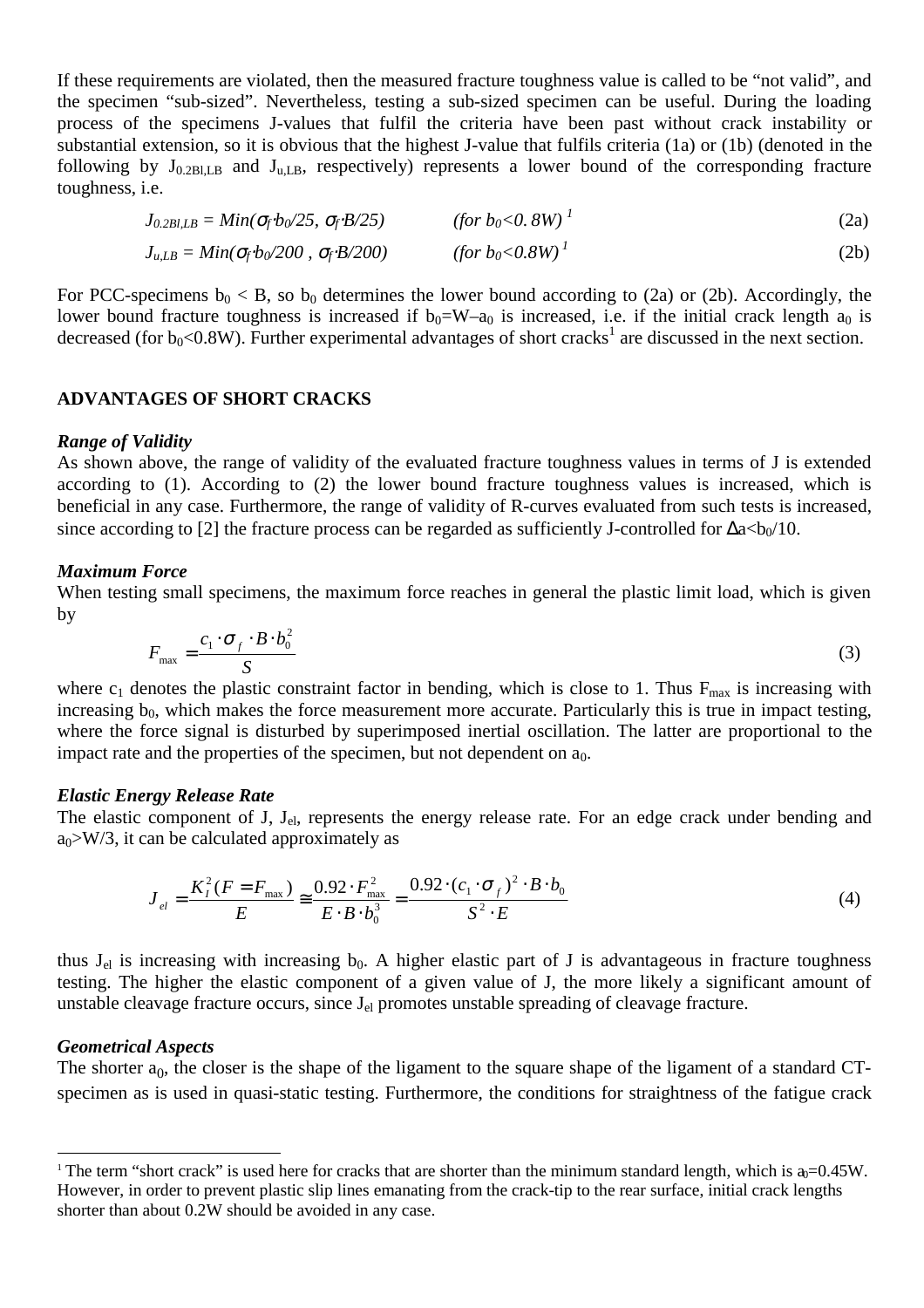front as given in the standards is also easier to be fulfilled. The deflection to span ratio at a given J-value is smaller, so the system is less affected by geometrical nonlinearity.

## *Dynamic Effects*

The shorter  $a_0$ , the stiffer the specimen and the higher the frequency of the predominant mode of oscillations in the force signal. Thus, the number of oscillations up to maximum load is increased. Together with the higher maximum load as shown in Eqn. 3, the load signal is less affected by the disturbing oscillations. Moreover the loading rate in terms of dJ/dt and the local strain rate at the crack-tip at a constant impact rate is higher.

#### **EFFECT OF CRACK LENGTH ON CONSTRAINTS AND FRACTURE TOUGHNESS**

It is well known that the crack length affects the in-plane constraints in terms of T or Q [13, 14]. In [12] the author proposed a simple theoretical framework to predict the effect of constraints on fracture toughness, which in the following is briefly recapitulated. As a parameter to characterise the constraints, the ratio

$$
\gamma = \sigma_{\text{ymax}} / R_{\text{p}} \tag{5}
$$

is considered, where  $\sigma_{\text{max}}$  is the maximum principal stress in the vicinity of the crack tip (Fig. 2). For the 3PB specimen  $\gamma$  can be estimated by an analytical method as suggested in [12]. Initiation of unstable cleavage is assumed to be governed by:

i) The maximum stress in the vicinity of the crack tip must exceed the cleavage stress  $\sigma_c^*$ , i.e.

$$
\sigma_{\text{ymax}} = \gamma R_p > \sigma_c^* \tag{6}
$$

ii) The elastic portion of the strain energy in a critical Volume V\* of the width d\* (Fig.2),  $W_{el} = JU_{el}dV^*$ (with  $U_{el}$  being the elastic part of the strain energy density), must be sufficient to produce a cleavage fracture in the area  $0 < x < x^*$ .



**Fig. 2:** Non-dimensional representation of the stress distribution in the vicinity of a crack-tip

Using the proportionalities

$$
U_{el} \propto \left(\gamma\cdot R_p\right)^2\,;\ \ V^*\propto \delta^2,\ \ d^*\propto \delta\ ;\ \ x^*\propto \delta
$$

and the general relation

$$
J = m \cdot R_p \cdot \delta \tag{7}
$$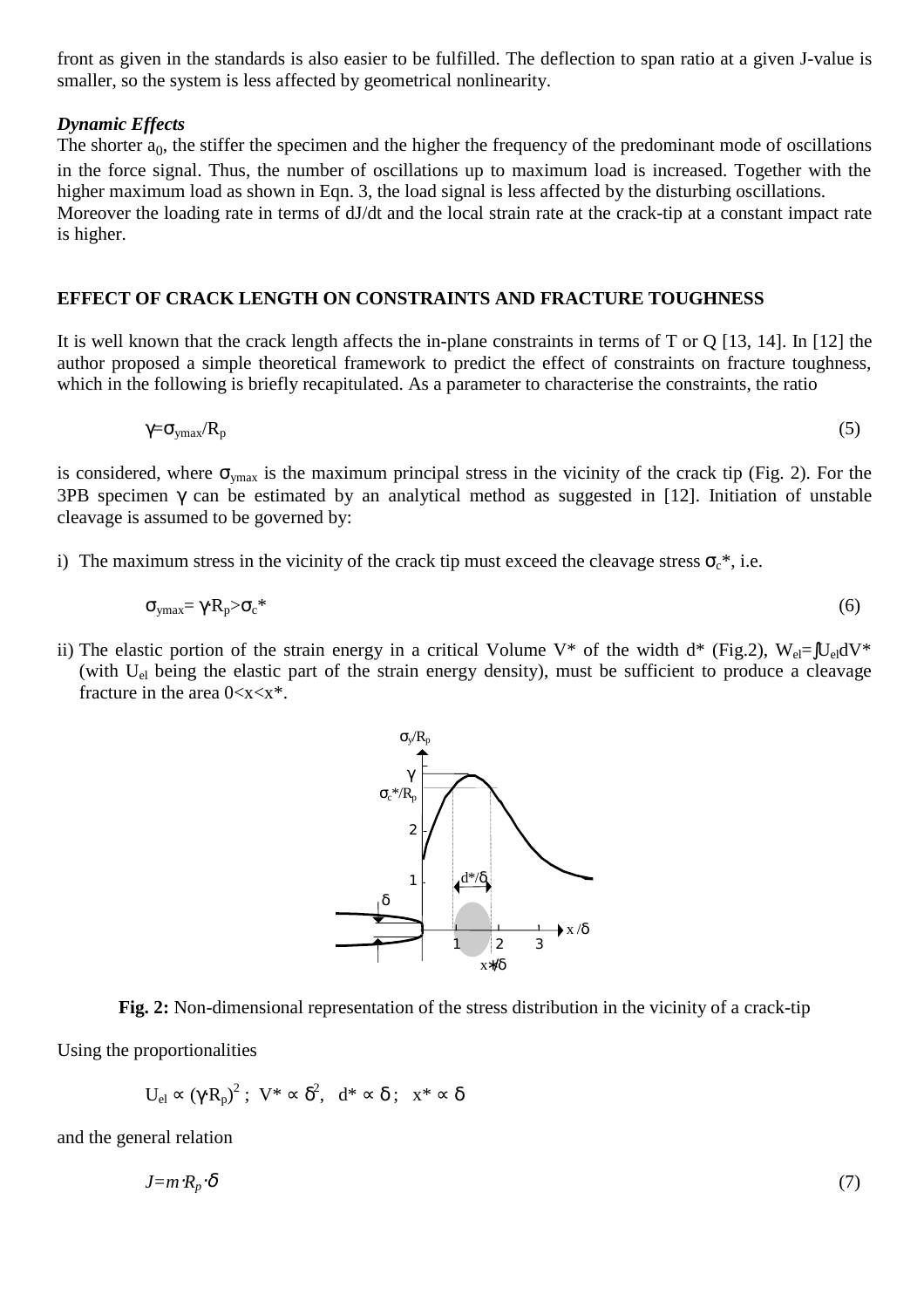in criterion ii), one finds the proportionality

$$
J_c \cdot \frac{\gamma^2}{m} = const \quad \text{for } \gamma > \sigma_c * / R_p \tag{8}
$$

For initiation of ductile tearing, we assume that  $\delta$  at crack initiation is proportional to the plastic fracture strain  $\varepsilon_{\text{pf}}$  in the fracture process zone,

$$
\delta_{\rm i} \propto \varepsilon_{\rm pf} \tag{9}
$$

which is known to be constraint-dependent [15]. Based on the failure hypothesis of Gillemot [16], which states that ductile fracture occurs when the plastic strain energy density,  $U_p$ , reaches a certain critical value, U<sub>pf</sub>. The former can be estimated by we simply assume that at crack initiation the "true" failure strain multiplied by  $\sigma_{\text{ymax}} = \gamma R_p$  is equal to U<sub>pf</sub>, i.e.

$$
\gamma \cdot R_p \cdot \ln(1 + \varepsilon_{pf}) = U_{pf} \tag{10}
$$

The logarithmic ("true") strain is used here because  $\varepsilon_{pf}$  is in general not small enough for the kinematical relations to be linearized. According to  $[12]$  U<sub>pf</sub> can be roughly obtained from a uniaxial tensile test as the area under the true stress-true strain diagram in the necking area, which is approximately

$$
U_{pf} \cong \frac{\sigma_f \cdot Z}{1 - Z} \tag{11}
$$

where  $\sigma_f=(R_p+R_m)/2$  denotes the flow stress and  $Z=(A_0-A)/A_0$  the reduction of area in a uniaxial tensile test (with  $A_0$  and A being the initial and final cross section, respectively). With (10), (11) and (7), (9) leads to





**Fig. 3:** Constraint factors m and γ of an edge crack in a beam in bending (from [12]) as a function of non-dimensional crack length

In [12] the constraint parameters  $\gamma$  and m of an edge-cracked beam in bending are estimated. The corresponding curves are shown in Fig. 3. Using these values in (8) and (12), one obtains the relation between the standard fracture toughness properties  $J_u$  and  $J_{0.2B1}$  and the effective fracture toughness as measured on a specimen containing a short initial crack, ,  $J_{0.2B1,eff}$  and  $J_{u,eff}$ . The corresponding ratios are denoted by  $Y_u$  and  $Y_{0.2B1}$ , respectively, i.e.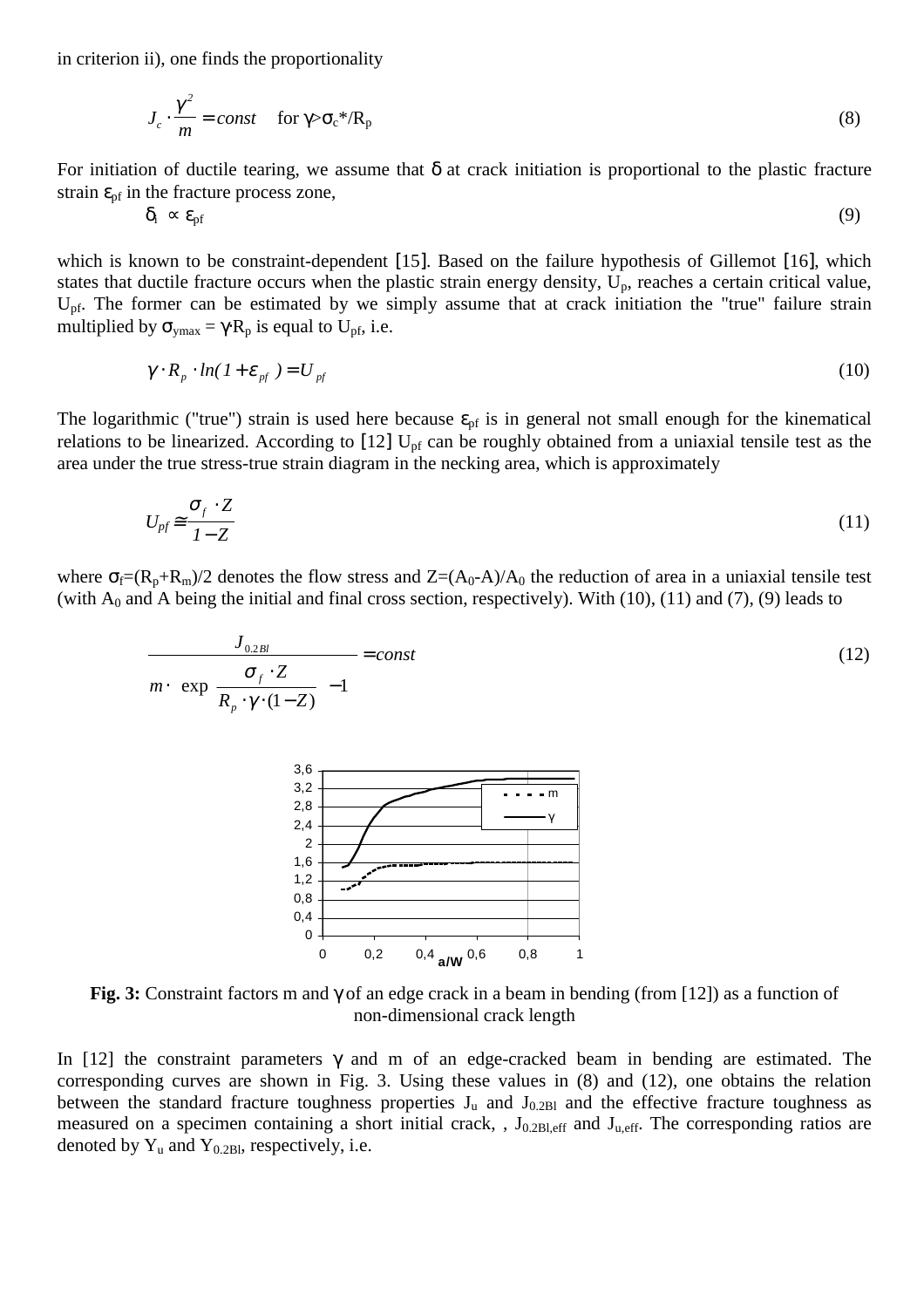$$
Y_u(a/W) = \frac{J_{u,eff}(a/W)}{J_u} \quad ; \quad Y_{0.2Bl}(a/W) = \frac{J_{0.2Bl,eff}(a/W)}{J_{0.2Bl}} \tag{13}
$$

where  $J_u=J_{u,eff}(a/W=0.5)$  and  $J_{0.2B}J_{0.2B}J_{0.2B}$ ,  $f_a(W=0.5)$  represent the standard fracture toughness values at saturated constraints.



**Fig. 4:** Effect of the crack length of a 3PB-specimen on effective fracture toughness (see Eqns. (13) for definition of  $Y_u$  and  $Y_{0.2B1}$ )



Fig. 5: Comparison of near-initiation J predicted by (12) with experimental J- values  $(Z+W$  from [17], H,R,P from [13]).



**Fig.6:**  $X_u$  and  $X_{0.2B1}$  (see eqs. (14) for definition) as ratios to the corresponding values for a standard crack length  $a_0/W=0.5$ )

The ratios  $Y_u$  and  $Y_{0.2B1}$  are shown in Fig. 4 as a function of crack length (for a typical value of Z for a medium-strength structural steel, Z=0.6). In Fig. 5 the theoretical ratio  $Y_{0.2B1}$  as determined from (12) is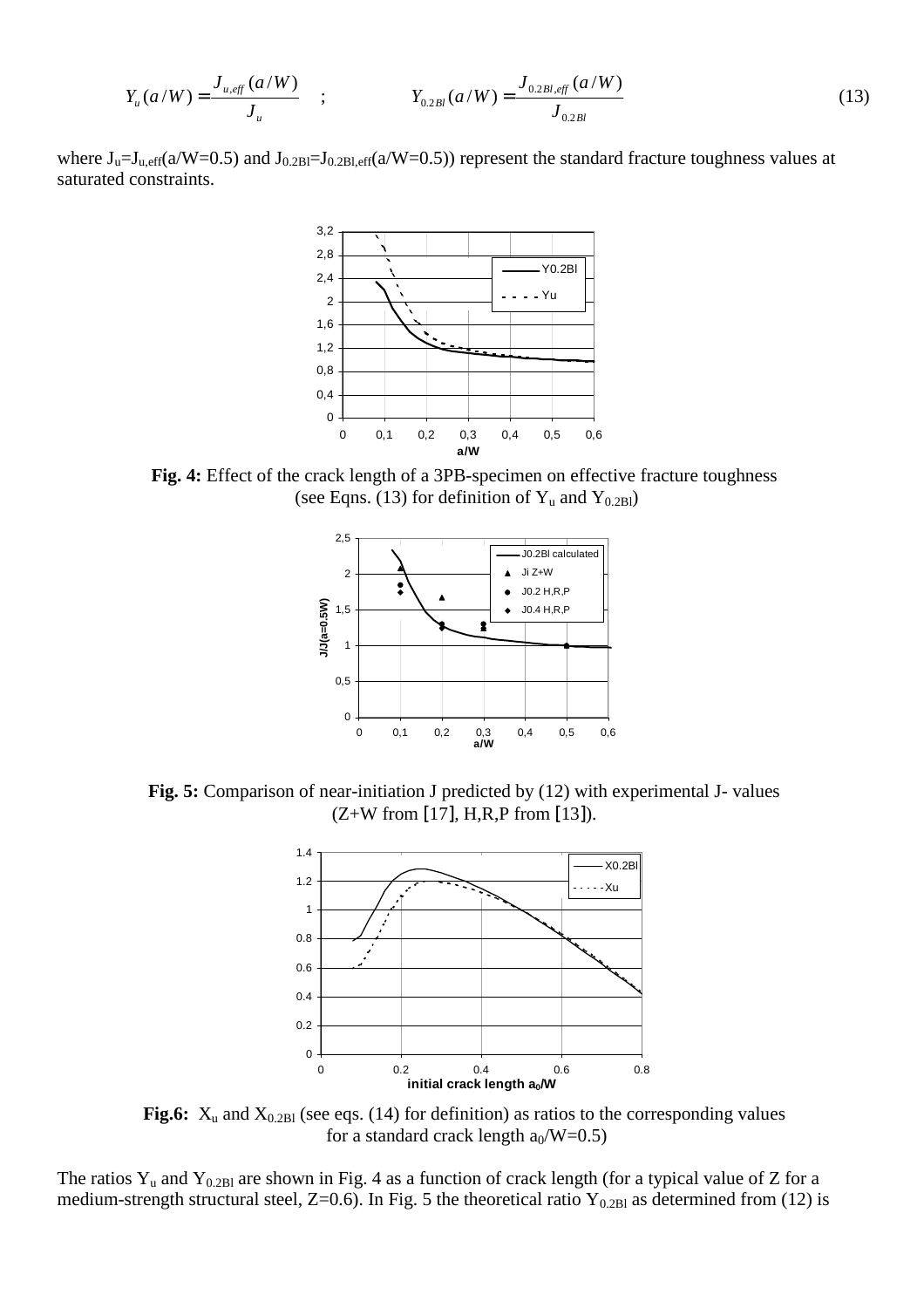compared with some experimental data from the literature. Regarding the significant scatter of the data in the literature the agreement is reasonably good.

## **LOWER BOUND FRACTURE TOUGHNESS**

By (13) and using  $Y_u(a/W)$  or  $Y_{0.2Bl}(a/W)$ , respectively, as given in Fig. 4, it is possible to correct effective fracture toughness values measured on specimens of arbitrary crack sizes to the standard crack-length  $a_0/W=0.5$ . Consequently, the same correction has to be made to the lower bound values according to (2), if the initial crack size does not meet the requirements of the testing standards. Thus, the transferable lower bound fracture toughness is obtained by

$$
J_{0.2B1, LB} = \frac{\sigma_f \cdot W \cdot (1 - \frac{a_0}{W})}{25 \cdot Y_{0.2B1} \cdot \frac{a_0}{W}} =: \frac{\sigma_f \cdot W \cdot X_{0.2B1} \cdot \frac{a_0}{W}}{25}
$$
(14a)

$$
J_{0.2\,B1,LB} = \frac{\sigma_f \cdot W \cdot (1 - \frac{a_0}{W})}{200 \cdot Y_u \frac{a_0}{W}} =: \frac{\sigma_f \cdot W \cdot X_u \frac{a_0}{W}}{200}
$$
\n(14b)

In Fig. 6 the values of the functions  $X_{0.2B1}(a_0/W)$  and  $X_u(a_0/W)$  as defined in (14a) and (14b), respectively, are shown, normalized with their values for the standard  $a_0/W=0.5$ . These vurves also represent the lower bound values that can be obtained normalized with their values at the standard initial crack length of  $a_0/W=0.5$ .

When testing sub-sized specimen, one of the main aims is obtaining a lower bound fracture toughness that is as high as possible, because the higher the lower bound the closer it is to the standard fracture toughness. According to Fig. 6 the lower bound fracture toughness is maximum if an initial crack length of about 0.25W is used.

## **DISCUSSION AND CONCLUSIONS**

Fracture toughness values determined from bending specimens depend on the crack-length, if the latter is shorter than about 0.5W, which is due to the fact that the constraints are decreasing with decreasing crack length. That is why the current testing standards require initial crack lengths in the range  $0.45 < a_0/W < 0.55$ . In the present paper theoretically derived formulas for the effect of constraints on fracture toughness values are presented. Therewith it is possible to use initial crack-length in the range  $0.2 < a_0/W < 0.45$  and correct the measured data such that they correspond to the standard initial crack-length of  $a_0/W=0.5$ .

If sub-sized specimens are used, one does not obtain standard, transferable fracture toughness values, but only lower bounds thereof. Using the proposed correction formulas, the calculated lower bound fracture toughness turned out to be maximum for an initial crack length of about  $a_0/W = 0.25 - 0.3$ . Therewith it is shown that such short cracks not only are advantageous experimentally, but also deliver higher lower bounds of fracture toughness, which means less conservative, more realistic values. Thus, if one strives for maximum transferable fracture toughness values of sub-sized specimens, it is recommended to use shorter cracks. Beyond the boundary of valid J, an experimental investigation also revealed no significant effect of the initial crack length on the J-R-curve [11].

Of course the accuracy of the underlying theoretical models is limited: Concerning the location of the maximum of the curves shown in Fig. 6 on the  $a/W$  - axis the accuracy is estimated to be about  $\pm 0.05$ . One probably could improve the accuracy of the underlaying functions  $Y_u(a/W)$  semi-empirically by including experimental data such as the ones shown in Fig. 5.